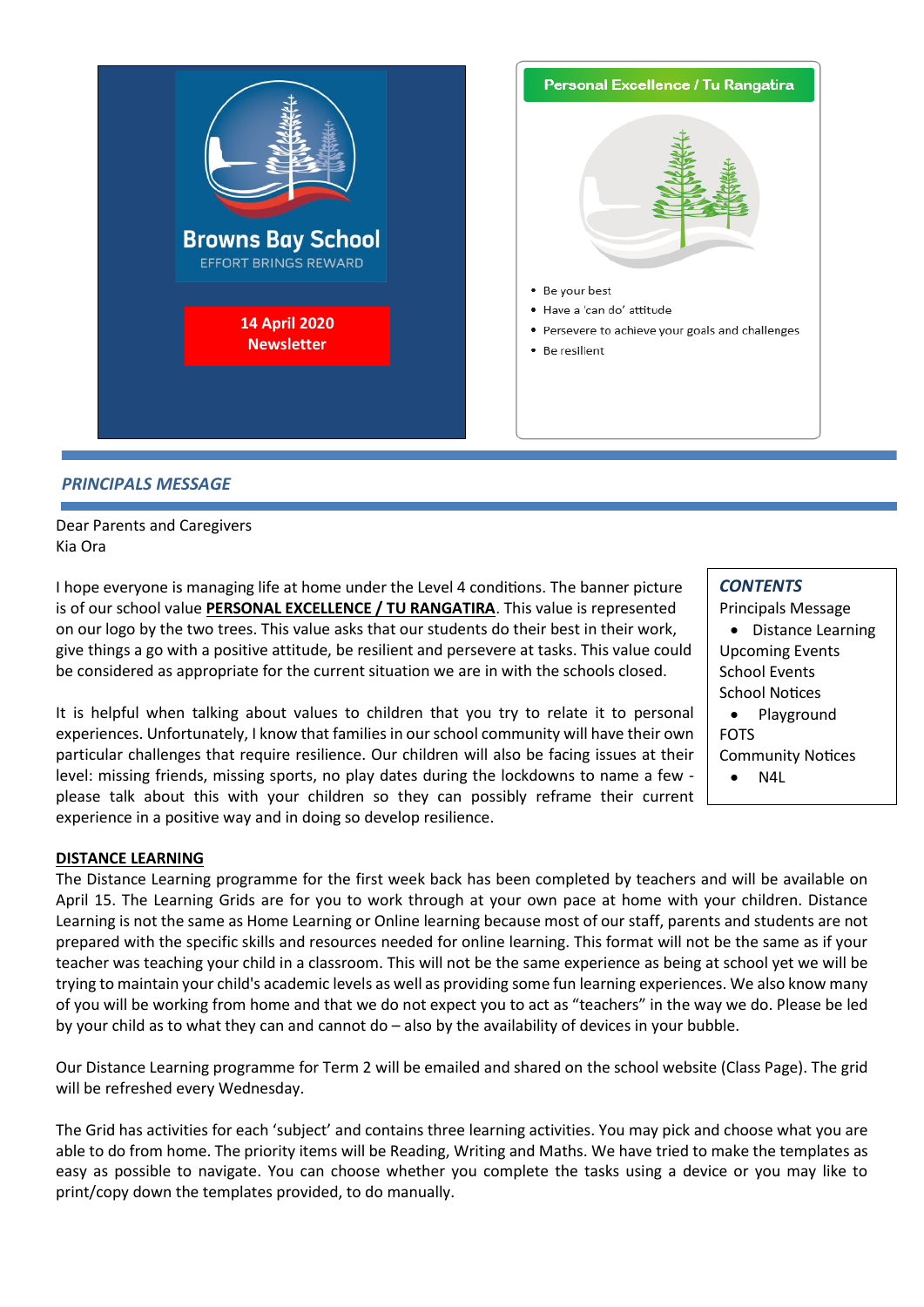If your child is very new to learning in English, the ESOL department will email you a grid of ESOL activities that children can choose from when the class activity is too difficult. Our ESOL team, including the bilingual ESOL teacher aides, will still be available remotely on their usual days.

To help prepare for this it would be helpful if you:

- Have an area set aside for the children with equipment they may need (e.g. pencil, paper , pens, devices)
- Sort out a device for them to use (if you have more than one child needing a computer you may need to organise a schedule).
- Set a schedule with your child they will not need to work from 9 am to 3pm. The schedule could be specific times through the day or a block in the morning.

| <b>Before</b><br>9:00am | Wake up                                                                     | Eat breakfast, make your bed, get<br>dressed, put any dirty clothes in the<br>laundry                                                         |
|-------------------------|-----------------------------------------------------------------------------|-----------------------------------------------------------------------------------------------------------------------------------------------|
| OR 9:00-<br>10:00       | Morning walk                                                                | Family walk with the dog, bike ride,<br>Yoga if it's raining                                                                                  |
| $10:00-$<br>11:00       | Learning at<br>home                                                         | School-led learning or Sudoku, books,<br>flash cards, study guide, journal etc.                                                               |
| $11:00-$<br>12:00       | Legos, drawing, crafting, play music, cook<br>Creative time<br>or bake etc. |                                                                                                                                               |
| 12:00 pm                | Lunch:                                                                      |                                                                                                                                               |
| 12:30                   | Helping at home                                                             | # wipe all kitchen tables and chairs<br># wipe all door handles, light switches and<br>desk tops<br># wipe both bathrooms - sinks and toilets |
| 1:00-2:30               | Quiet time                                                                  | Reading, puzzles, nap, radio NZ stories                                                                                                       |
| $2:30-4:00$             | Learning at<br>home                                                         | School-led learning or iPad games,<br>Prodigy, Educational TV show                                                                            |
| $4:00 - 5:00$           | Afternoon fresh<br>Bike, walk the dog, play outside<br>air                  |                                                                                                                                               |
| 5:00-6:00               | Dinner:)                                                                    |                                                                                                                                               |
| $6:00 - 8:00$           | Free TV time                                                                | Kids shower time                                                                                                                              |
| 8:00                    | <b>Bedtime</b>                                                              | All kids                                                                                                                                      |
| 9:00 <sub>pm</sub>      | Bedtime                                                                     | All kids who follow the daily schedule &<br>don't fight                                                                                       |

I have shared two possible schedules below:

| 10<br>10.30am              | Get<br>Moving    | • Do something that gets your heart rate up<br>• Have a quick snack and get a drink                                                                                                                                                                                       |  |
|----------------------------|------------------|---------------------------------------------------------------------------------------------------------------------------------------------------------------------------------------------------------------------------------------------------------------------------|--|
| 10.30<br>11.30am           | Learning<br>Time | • Choose an activity from the Learning Grid<br>. If you want to talk to your teacher use Seesaw<br>or Google Email                                                                                                                                                        |  |
| Morning tea                |                  |                                                                                                                                                                                                                                                                           |  |
| $12 - 1pm$                 | Learning<br>Time | • Choose an activity from the Learning Grid<br>. If you want to talk to your teacher use Seesaw<br>or Google Email                                                                                                                                                        |  |
| Lunch                      |                  |                                                                                                                                                                                                                                                                           |  |
| $2 - 3pm$                  | Free<br>Learning | • Explore curiosity – things you are interested in<br>• Explore creativity: make or create anything you<br>want<br>. Explore skills: practise a skill you have that you'd<br>like to get better at<br>• If you want to talk to your teacher use Seesaw<br>or Google Email |  |
| <b>Optional Activities</b> |                  | · Play outside<br>• Cooking/baking<br>. Play a game with your family bubble<br>. Watch learning channel on TV<br>• Read / sing / dance<br>. Help around the house                                                                                                         |  |

Teachers will be checking in/monitoring that you have new tasks available on sites such as Mathletics and Studyladder. Please feel free to add any 'work' completed relating to your distance learning to SeeSaw. Senior students will also be supported by teachers through their Google Apps for Education (GAFE) accounts.

SeeSaw and email will be used to communicate with parents. Please stay in touch and reach out if you need any support from us. Teachers will be available to answer questions and check up on learning sites from 9am-3pm.

A reminder that the Ministry of Education has provided a TV channel TVNZ2 +1 on Freeview 7 and Sky 502. They also have the website<https://learningfromhome.govt.nz/>

We want to thank you for supporting your child's learning from home

Regards

Peter Mulcahy

## *UPCOMING EVENTS*

Wednesday 15 April – Term 2 starts / Learning Grid Week 1 Wednesday 22 April – Learning Grid Week 2 Saturday 25 April – ANZAC Day (Holiday Monday 27 April) Thursday 30 April – BOT Meeting 6.30pm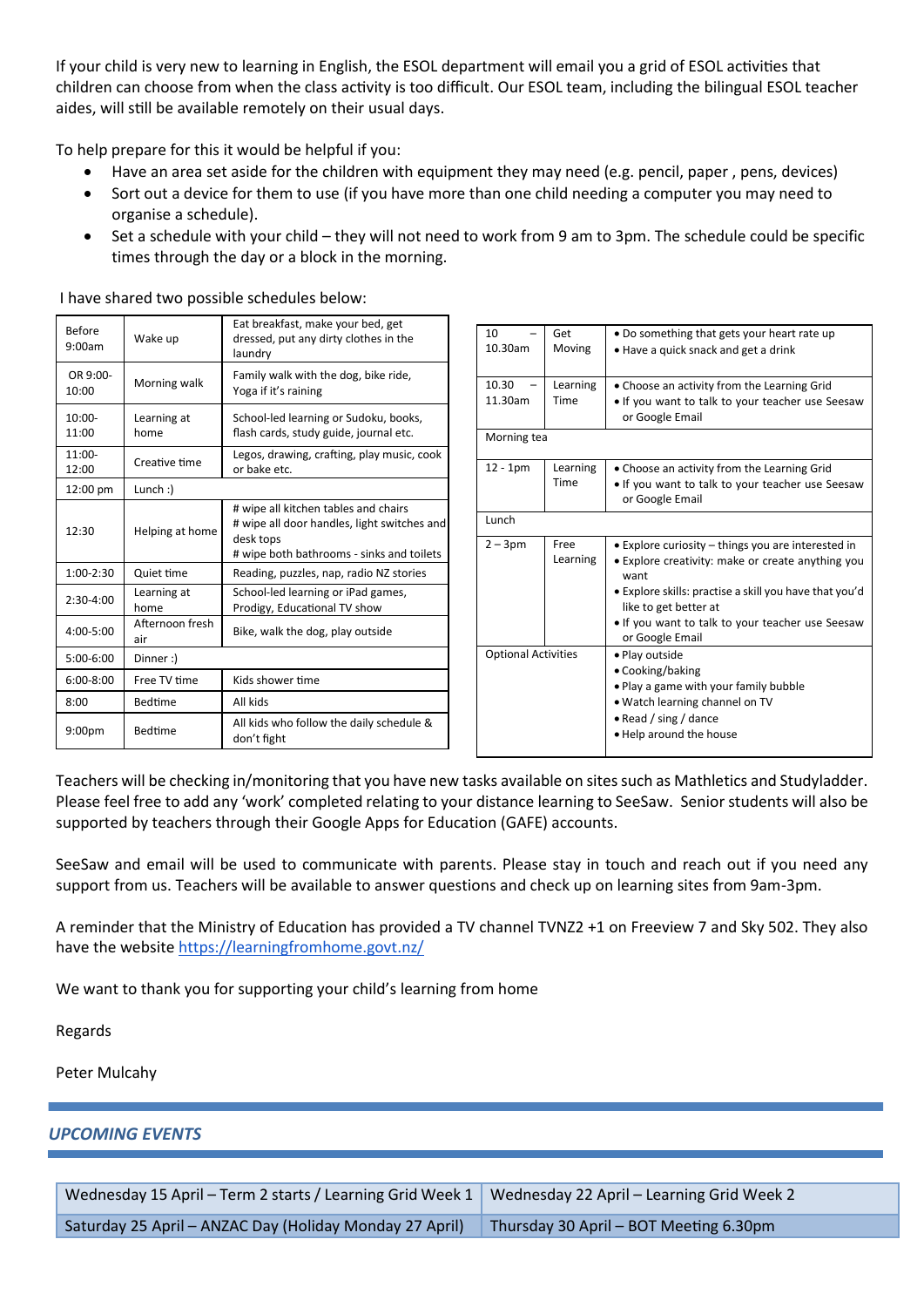# *SCHOOL EVENTS*

The photos below (from the school CCTV) show a very empty school waiting for its lovely students to return.



## *SCHOOL NOTICES*

### **PLAYGROUND**

Please note that the school has signs at all entrances asking people to stay off site while we are in lockdown. The MOE have advised: **Schools are closed**

### *FOTS*

### **FACEBOOK**

Did you know we share a Facebook page with BBS? For news, photos, updates, and event information, go to: [www.facebook.com/Browns-Bay-School-Friends-of -the-School-173302139385925/](http://www.facebook.com/Browns-Bay-School-Friends-of%20-the-School-173302139385925/)